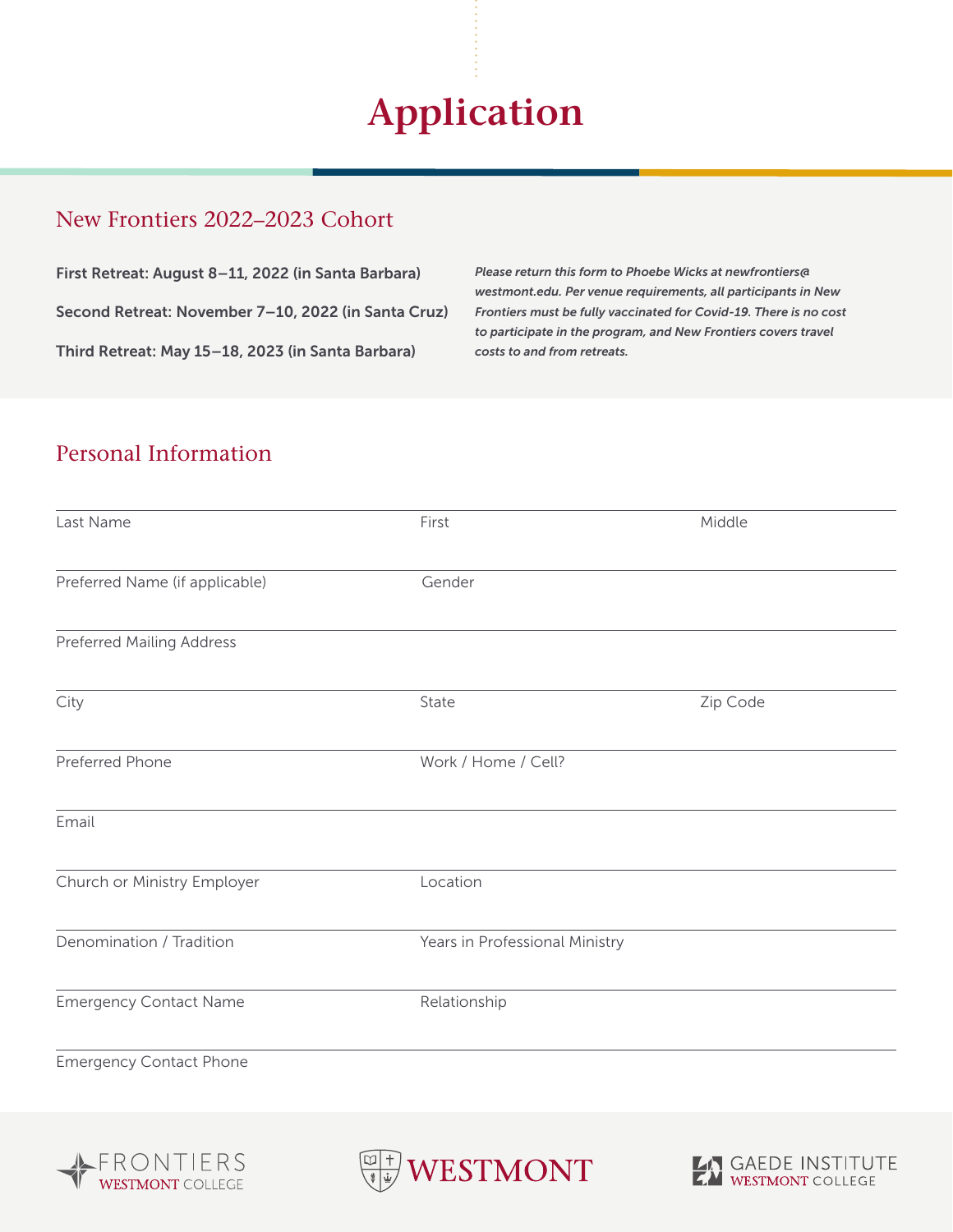# Personal and Professional Background

1. Please outline your educational experience after high school.

2. Briefly describe pastoral roles you've held and accompanying responsibilities.

3. What's one favorite book, film, podcast, painting, or other creative work that illustrates something important about who you are as a person and pastor?





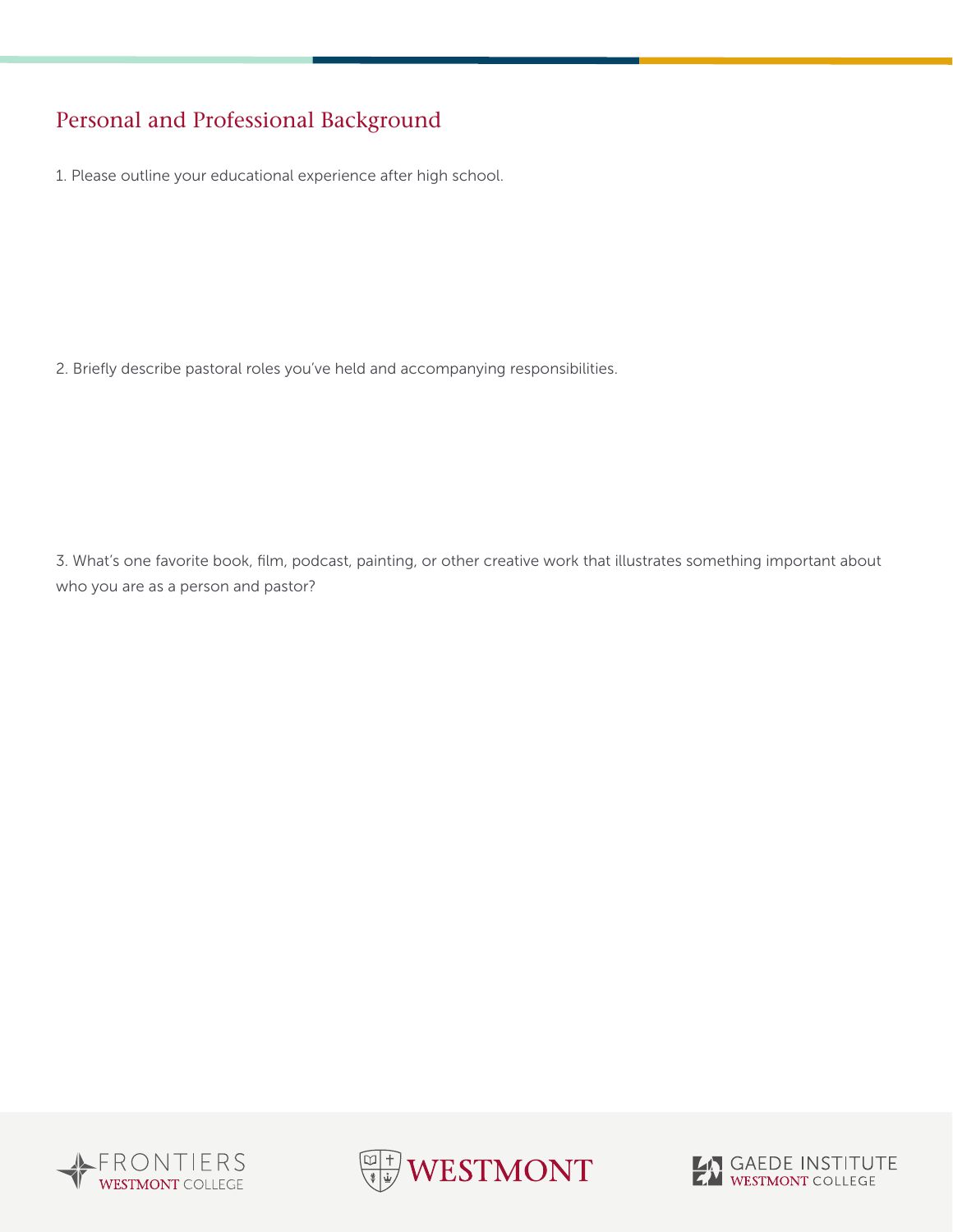#### Interest in New Frontiers *(complete below, or attach separately)*

1. What attracts you to this program and what would you value receiving from it?

2. If not covered above, in what specific ways could New Frontiers help broaden or sharpen your vision for ministry?





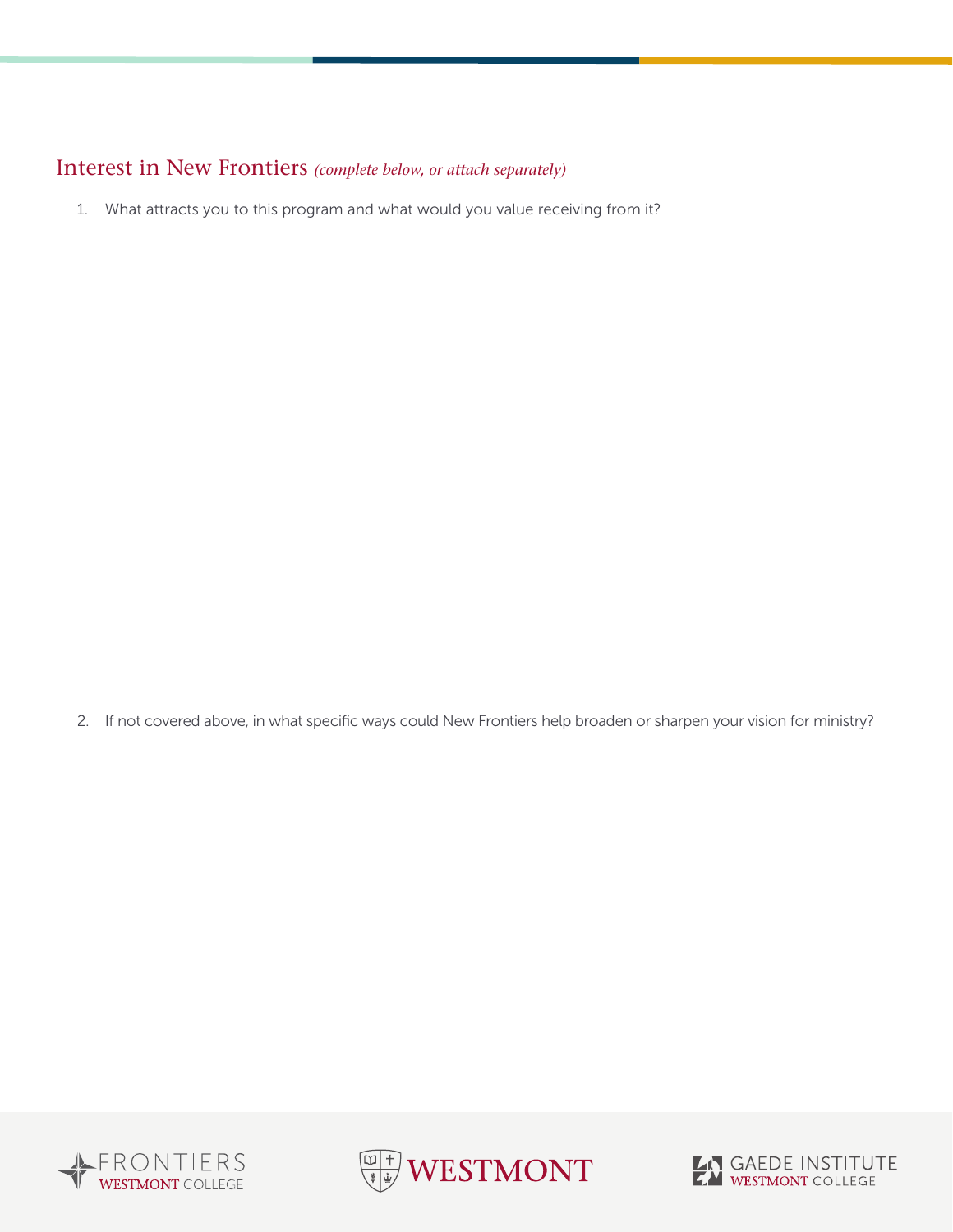# Covenant of Participation

*New Frontiers offers pastors a year of mentoring, peer support, vocational exploration, and professional refreshment. Though the program carries no financial cost for participants, it depends on a mutually invested partnership—with cohort members, whose consistent presence creates and nourishes the group, and with churches, whose prioritization of this opportunity for their pastors makes the experience possible and strengthens their own faith communities. We ask that applicants formalize that understanding by making the following commitments.*

- I will make every effort to be physically present at our three full-cohort retreats in California.
- I will faithfully participate in online mentoring activities, which will involve approximately one individual conversation and one group meeting per month.
- I will approach the cohort year expecting and welcoming diversity—in participants' denominational traditions, theological commitments, political views, aesthetic sensibilities, personalities, and more.
- Where possible, I will secure support for my participation in New Frontiers from those who supervise my ministry (direct staff supervisor, head of staff, personnel chair, etc.), keep them apprised of retreat dates and other time commitments, and share what I'm experiencing and learning through New Frontiers.

Applicant Signature Date